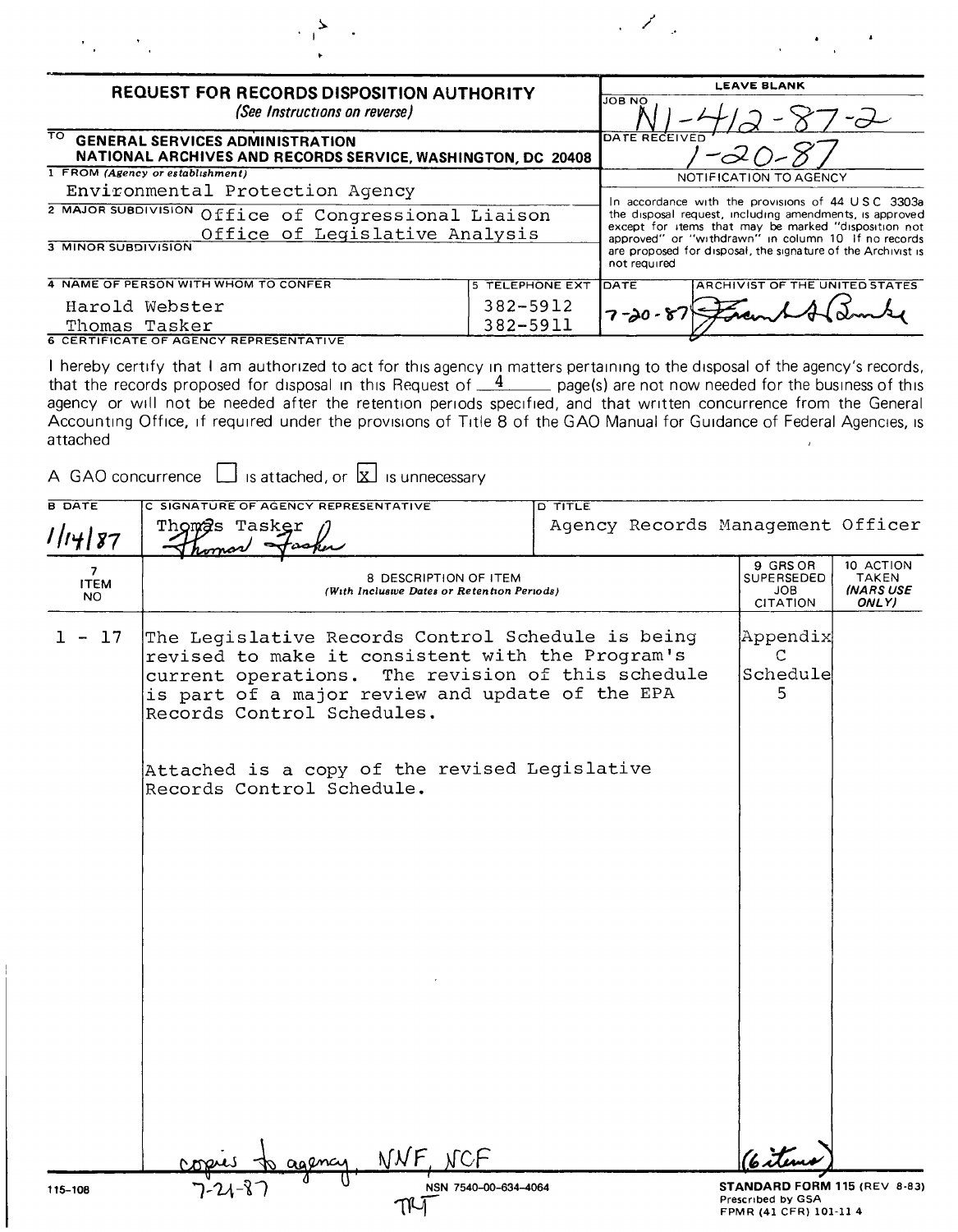ms of Pound ;  $\mathcal{L}$  $\mathcal{L}^{\text{max}}_{\text{max}} = \mathcal{L}^{\text{max}}_{\text{max}} = \mathcal{L}^{\text{max}}_{\text{max}} = \mathcal{L}^{\text{max}}_{\text{max}}$ 

 $\frac{1}{2}$  . The construction of  $\frac{1}{2}$  ,  $\frac{1}{2}$  ,  $\frac{1}{2}$  ,  $\frac{1}{2}$  ,  $\frac{1}{2}$  ,  $\frac{1}{2}$  ,  $\frac{1}{2}$  ,  $\frac{1}{2}$  ,  $\frac{1}{2}$  ,  $\frac{1}{2}$  ,  $\frac{1}{2}$  ,  $\frac{1}{2}$  ,  $\frac{1}{2}$  ,  $\frac{1}{2}$  ,  $\frac{1}{2}$  ,  $\frac{1}{2}$ 

|      | U.S. ENVIRONMENTAL PROTECTION AGENCY-RECORDS CONTROL SCHEDULES                                                                                                                                                                                                                                                                                                                                                                               |                                                                                                                                                                                                                                   | SCHED.NO |
|------|----------------------------------------------------------------------------------------------------------------------------------------------------------------------------------------------------------------------------------------------------------------------------------------------------------------------------------------------------------------------------------------------------------------------------------------------|-----------------------------------------------------------------------------------------------------------------------------------------------------------------------------------------------------------------------------------|----------|
|      | TITLE OF SCHEDULE                                                                                                                                                                                                                                                                                                                                                                                                                            | COVERAGE OF SCHEDULE                                                                                                                                                                                                              |          |
|      | LEGISLATIVE RECORDS                                                                                                                                                                                                                                                                                                                                                                                                                          | APPLICABLE HEADQUARTERS OFFICE                                                                                                                                                                                                    |          |
| ITEM | NAME AND DESCRIPTION OF RECORD/FILE                                                                                                                                                                                                                                                                                                                                                                                                          | RETENTION PERIOD AND DISPOSITION                                                                                                                                                                                                  |          |
| 1.   | Controlled and Major Correspondence of the Director, Office of<br>Congressional Liaison and the Director, Office of Legislative Analysis.<br>Includes copies of controlled and major correspondence signed by the<br>Director. The correspondence significantly documents the program<br>activities and was processed under special handling control procedures<br>because of the importance of the letters or time requirements of replies. | Retention: Permanent.<br>Disposition: Break file at end of year. Keep in office current<br>year plus 1 additional year, then transfer to the FRC. Keep in<br>FRC for 10 years, then offer to the National Archives in 5yr. block. |          |
| 2.   | General Correspondence of the Director, Office of Congressional Liaison<br>and the Director, Office of Legislative Analysis. Includes copies of<br>non-controlled (routine) correspondence. Records consist of incoming<br>letters and enclosures.                                                                                                                                                                                           | Retention: Retain 5 years.<br>Disposition: Break file at end of year. Keep in office 1 year,<br>then transfer to the FRC. Destroy when 5 years old.                                                                               |          |
| 3.   | Program Development File. Consists of records related to the development<br>of legislative policies and programs. Records consist of correspondence,<br>issue papers and reports relative to policy, strategy, program control,<br>research priorities, legislative priorities, and other related records.                                                                                                                                   | Retention: Permanent.<br>Disposition: Break file at end of 2 years. Keep in office 3 years,<br>then transfer to the FRC. Keep in FRC for 20 years, then offer to<br>the National Archives in 5 yr. blocks.                        |          |
| 4.   | Program Management File. Consists of records related to the management<br>and administrative support of each unit of the Office of Congressional<br>Liaison and Office of Legislative Analysis. Records consist of program<br>planning and implementation, personnel needs, work accomplishments,<br>budgetary materials, and other program management activities.                                                                           | Retention: Retain 5 years.<br>Disposition: Break file at end of year. Keep in office 1 year,<br>then transfer to the FRC. Destroy when 5 years old.                                                                               |          |
| 5.   | Speeches by Office Director or Staff. Speeches prepared for delivery at<br>civic functions and professional conferences and meetings.                                                                                                                                                                                                                                                                                                        | Retention:<br>a. Record Copy. Permanent.                                                                                                                                                                                          |          |
|      |                                                                                                                                                                                                                                                                                                                                                                                                                                              | b. Information Copies. Retain 1 year.                                                                                                                                                                                             |          |
|      |                                                                                                                                                                                                                                                                                                                                                                                                                                              | Disposition:                                                                                                                                                                                                                      |          |
|      |                                                                                                                                                                                                                                                                                                                                                                                                                                              | a. Record Copy. Break file after presentation: Keep in office,<br>5 years, then transfer to the FRC. Keep in FRC 5 years, then offer<br>to the National Archives in $5 \text{ yr}$ . blocks.                                      |          |
|      |                                                                                                                                                                                                                                                                                                                                                                                                                                              | b. Information Copies. Destroy when 1 year old or sooner if no<br>longer needed.                                                                                                                                                  |          |
|      |                                                                                                                                                                                                                                                                                                                                                                                                                                              |                                                                                                                                                                                                                                   |          |
|      |                                                                                                                                                                                                                                                                                                                                                                                                                                              |                                                                                                                                                                                                                                   |          |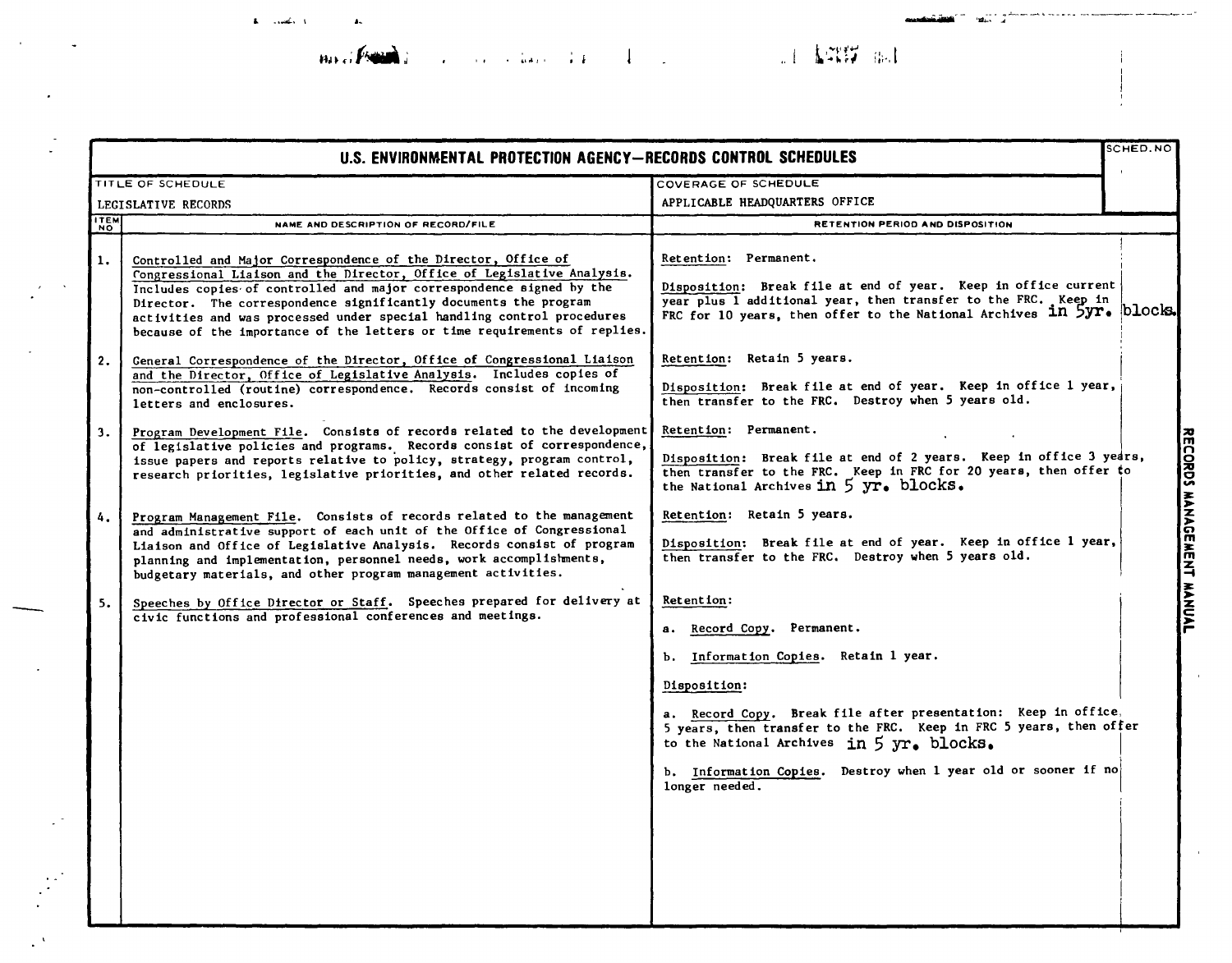|             | U.S. ENVIRONMENTAL PROTECTION AGENCY-RECORDS CONTROL SCHEDULES                                                                                                                                                                                                                                                                                                                                                                                                                                                                                  |                                                                                                                                                                                                       |  |  |  |
|-------------|-------------------------------------------------------------------------------------------------------------------------------------------------------------------------------------------------------------------------------------------------------------------------------------------------------------------------------------------------------------------------------------------------------------------------------------------------------------------------------------------------------------------------------------------------|-------------------------------------------------------------------------------------------------------------------------------------------------------------------------------------------------------|--|--|--|
|             | TITLE OF SCHEDULE                                                                                                                                                                                                                                                                                                                                                                                                                                                                                                                               | COVERAGE OF SCHEDULE                                                                                                                                                                                  |  |  |  |
|             | LEGISLATIVE RECORDS                                                                                                                                                                                                                                                                                                                                                                                                                                                                                                                             | APPLICABLE HEADQUARTERS OFFICE                                                                                                                                                                        |  |  |  |
| <b>ITEM</b> | NAME AND DESCRIPTION OF RECORD/FILE                                                                                                                                                                                                                                                                                                                                                                                                                                                                                                             | RETENTION PERIOD AND DISPOSITION                                                                                                                                                                      |  |  |  |
| 6.          | Freedom of Information Response File. Includes copies of incoming<br>requests for information under the Freedom of Information Act, copies of<br>replies, and copies of any interagency memoranda concerning the request.<br>Note: this file does not contain the Program's official record of<br>information being requested.                                                                                                                                                                                                                  | $\mathbf{z}$<br>Retention: Retain $\lambda$ years.<br>Disposition: Break file at end of year. Keep in office current<br>Destroy when<br>plus 1 additional year<br>X years old.                        |  |  |  |
|             | Congressional Committees File. Contains documents and data relating to<br>the makeup, character, status, mission, and activities of the committees<br>Records consist of membership and staff lists, operational descriptions,<br>statements made to committees, summary of actions, schedules, hearing<br>reports, press releases, legislative calendars, and responses to<br>committee requests.                                                                                                                                              | Retention: Retain 2 years.<br>Disposition: Break file at the end of Congressional session.<br>Keep in office 2 additional years, then destroy.                                                        |  |  |  |
|             | State Territories and Interstate Group File. Contains documents and data<br>relating to environmental improvement and pollution control by states and<br>state combines. Records consist of lists and descriptions of political<br>leaders, reports on participation in EPA programs, EPA regional reports<br>and evaluations, extracts from Congressional Record, special studies and<br>reports, news clips, State legislative activity reports, and reports on<br>and by special commissions and citizen groups.                             | Retention: Retain 2 years.<br>Disposition: Break file at the end of 4 years. Keep in office 2<br>additional years, then destroy.                                                                      |  |  |  |
|             | Grants File - Congressional Data Transfer. Contains documents and data<br>relating to EPA grants made to states, municipalities, counties, inter-<br>state groups, and institutions within states. Records consist of<br>notification of grant awards, notification of grant increases, letters t<br>Congressmen about grant awards or increases, letters from Congressmen and<br>State officials regarding release of funds or system of allotting funds,<br>news clips, extracts from Congressional Record, and summary of grant<br>payments. | Retention: Permanent.<br>Disposition: Break file at the end of 4 years. Keep in office 2<br>additional years, then transfer to the FRC. Keep in FRC 20 years,<br>then offer to the National Archives. |  |  |  |
| 10.l        | Senate-, House-, and Joint-Committee Correspondence File. Contains<br>letters (controlled) from Senate-, House-, or Joint-Committees to EPA<br>(Agency management and program offices) and EPA responses.                                                                                                                                                                                                                                                                                                                                       | Retention: Retain 4 years.<br>Disposition: Break file at the end of Congressional session.<br>Keep in office 4 additional years, then destroy.                                                        |  |  |  |
|             | Non-Congressional, Non-White House, Interagency, Regional Office, and<br>Interoffice Correspondence File. Contains letters (controlled) from and<br>to the White House, other Government agencies, regional offices, and<br>between EPA Headquarters offices concerning the formulation and<br>application of legislation.                                                                                                                                                                                                                      | Retention: Retain 10 years.<br>Disposition: Rreak file at the end of Congressional session.<br>Keep in office 2 additional years, then send to FRC. Destroy when<br>10 years old.                     |  |  |  |

 $\Delta \sim 10$ 

 $\frac{1}{4}$  .

 $\langle \alpha \rangle$ 

 $\mathbf{u}^{\dagger}$  $\sim$ 

 $\mathcal{A}$ 

 $\sim 10$ 

 $\sim$ 

 $\frac{1}{2} \frac{1}{2} \frac{1}{2}$ 

 $\frac{1}{2}$ 

 $\frac{1}{4}$ 

t . **<sup>1</sup>'"'** ,'1 "I , '1. <sup>I</sup> ,~"), iJll""""'''''''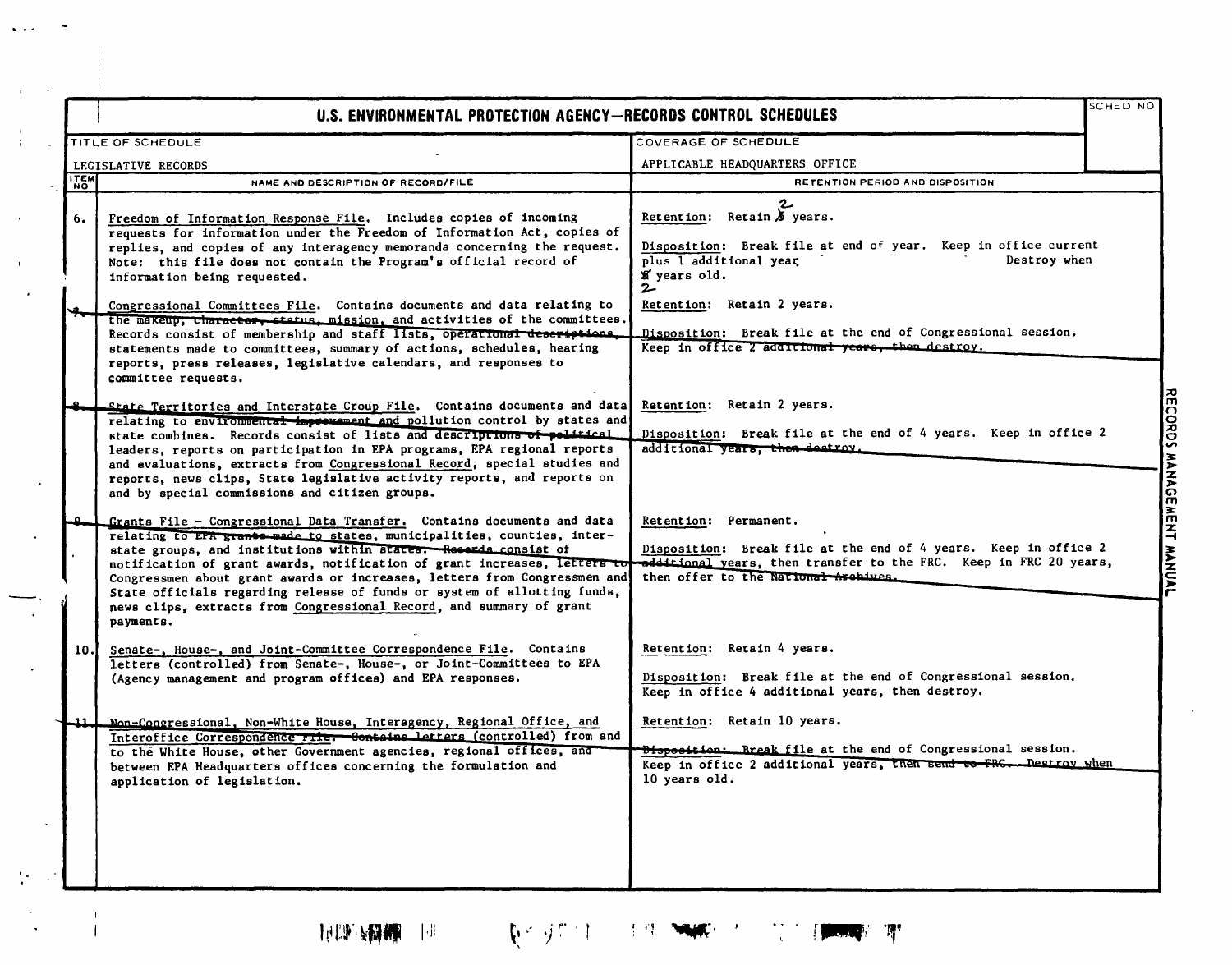|      | U.S. ENVIRONMENTAL PROTECTION AGENCY-RECORDS CONTROL SCHEDULES                                                                                                                                                                                                                                                                                                                                                                                                                                                                                                                                                                                                                                                                                                       |                                                                                                                                                                                                             |  |  |  |
|------|----------------------------------------------------------------------------------------------------------------------------------------------------------------------------------------------------------------------------------------------------------------------------------------------------------------------------------------------------------------------------------------------------------------------------------------------------------------------------------------------------------------------------------------------------------------------------------------------------------------------------------------------------------------------------------------------------------------------------------------------------------------------|-------------------------------------------------------------------------------------------------------------------------------------------------------------------------------------------------------------|--|--|--|
|      | TITLE OF SCHEDULE                                                                                                                                                                                                                                                                                                                                                                                                                                                                                                                                                                                                                                                                                                                                                    | COVERAGE OF SCHEDULE                                                                                                                                                                                        |  |  |  |
|      | LEGISLATIVE RECORDS                                                                                                                                                                                                                                                                                                                                                                                                                                                                                                                                                                                                                                                                                                                                                  | APPLICABLE HEADQUARTERS OFFICE                                                                                                                                                                              |  |  |  |
| ITEM | NAME AND DESCRIPTION OF RECORD/FILE                                                                                                                                                                                                                                                                                                                                                                                                                                                                                                                                                                                                                                                                                                                                  | RETENTION PERIOD AND DISPOSITION                                                                                                                                                                            |  |  |  |
| حنوك | <b>Lagislative History File.</b> Contains documents and data relating to<br>environmental- and applied type legislation for which Congress or OMB<br>requests information and/or position statements from BPA. Documents also<br>concern legislation formulated, developed, sponsored, and/or promoted by<br>EPA. Records consist of requests from Congress/OMB for information, EPA<br>statements and comments, bills, acts, clips from Congressional Record,<br>news clips, bill comparisons, copies of related and companion bills,<br>committee reports, international and interagency notes, and memos. File<br>also used for maintaining original or record copies of testimony provided<br>by EPA at Congressional hearings and EPA reports on enrolled bills | Retention: Permanent.<br>Disposition: Break file at the end of Congressional session.<br>Keep in office 2 additional years, then send to FRC. Keep in FRC<br>20 years, then offer to the National Ameriues. |  |  |  |
|      | (report to OMB stating EPA's attitude and position on bill).<br>Agency Proposed Legislation File. Contains documents and data relating<br>to legislation rormolated and proposed by Government agencies and<br>executive units and circulated within EPA for evaluation and comment.<br>Records consist of OMB requests for comments, draft bills, letters,<br>forwarding draft to House or Senate, extracts from Congressional Record,<br>comments, and evaluations.                                                                                                                                                                                                                                                                                                | H<br>Retention: Retain 10 years.<br>Disposition: Break file at the end of Congressional session.<br>Keen in office 2 additional years, then transfer to the FRC.<br>Destroy when IO years old.              |  |  |  |
|      | Weekly Legislative Reports. Report on major provisions, issues, status,<br>and expectation of EPA bills and nea-EPA hills with an environmental<br>impact and scheduled for Congressional action. Also, covers scheduled<br>committee hearings, persons testifying, and subject of testimony.                                                                                                                                                                                                                                                                                                                                                                                                                                                                        | Retention: Retain 1 year.<br>Disposition: Break file at the end of Congressional session.<br>Keep in office 1 additional year, then dectroy                                                                 |  |  |  |
|      | Earolled Bill Reports. Position reports by EPA program managers on bills<br>almost immediately after passage by Congress.                                                                                                                                                                                                                                                                                                                                                                                                                                                                                                                                                                                                                                            | Retention: Retain 1 month.<br>Disposition: Breek file at the end of month. Keep in office 1<br>additional month, then transfer to the Legislative History-File.                                             |  |  |  |
|      | EPA Congressional Hearing Testimony. Statements regarding the position<br>of EPA relative to existing or proposed hills, application and enforce-<br>ment of laws, research and technological development, and similar matter<br>concerning Agency policy.                                                                                                                                                                                                                                                                                                                                                                                                                                                                                                           | Retention: Break file at presentation to committee.<br>Disposition: Break file immediately after presentation of committee.<br>Transfer to Legislative mistery-File.                                        |  |  |  |
|      | Conste and Representative Correspondence File. Contains letters<br>(controlled) from Senators and Representatives to EPA (both Headquarters<br>and regions), and EPA responses.                                                                                                                                                                                                                                                                                                                                                                                                                                                                                                                                                                                      | Retention: Retain 2 years.<br>Disposition: Break file at the end of Congressional session.<br>Keep in office 2 additional years (completion of following<br>session), then dootsey                          |  |  |  |
|      |                                                                                                                                                                                                                                                                                                                                                                                                                                                                                                                                                                                                                                                                                                                                                                      |                                                                                                                                                                                                             |  |  |  |

·-

 $\sim$   $\star$ 

 $\hat{\boldsymbol{\cdot} }$ 

 $\hat{\mathbf{r}}$ 

'.

 $\mathcal{A}$ 

 $\sim$   $\frac{1}{1}$ 

 $\| \mathbf{1} \mathbf{1} \mathbf{1} \mathbf{1} \| \mathbf{1} \mathbf{1} \mathbf{1} \| \mathbf{1} \mathbf{1} \mathbf{1} \| \mathbf{1} \mathbf{1} \mathbf{1} \mathbf{1} \mathbf{1} \mathbf{1} \mathbf{1} \mathbf{1} \mathbf{1} \mathbf{1} \mathbf{1} \mathbf{1} \mathbf{1} \mathbf{1} \mathbf{1} \mathbf{1} \mathbf{1} \mathbf{1} \mathbf{1} \mathbf{1} \mathbf{1} \mathbf{1} \mathbf{1} \mathbf{1} \mathbf{1} \mathbf{1$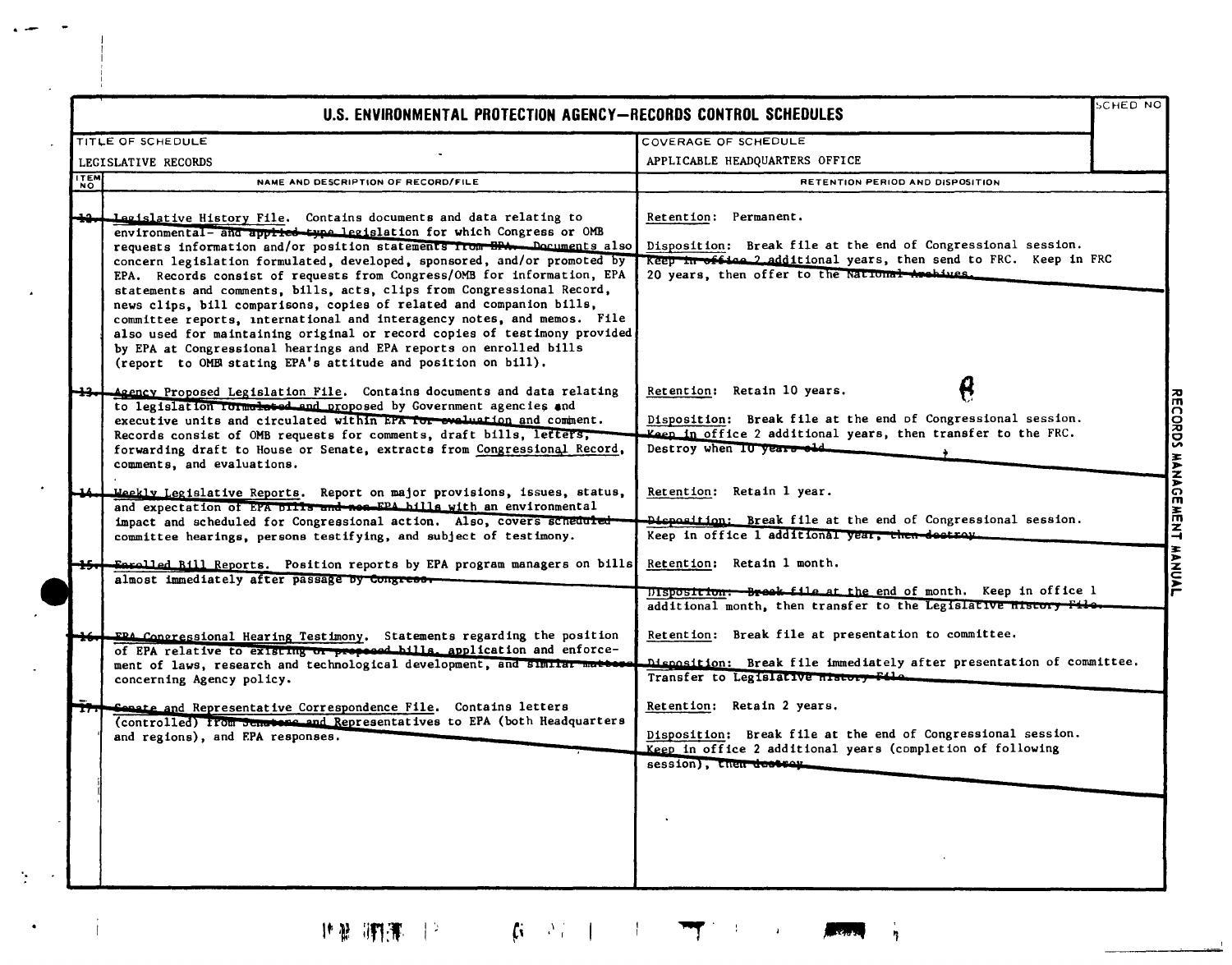Atch to SF 115 (Revised Item Numbers compared to Previous Item Numbers, Schedule Number, and NARS Job Number)

Legislative Title Of Schedule:

PREVIOUS Schedule No. NARS Job No. Item No.  $NC1 - 412 - 75 - 1$  $C - 5$ 

 $\rho$ r

1

| Numbers<br><u>Item</u>     |
|----------------------------|
| 1. (New)                   |
| $2.$ (New)                 |
| 3. (New)                   |
| $4.$ (New)                 |
| 5. (New)                   |
| (c. (New)                  |
| 7,                         |
| $\overline{\mathcal{S}}$ : |
| 4,                         |
| 10.                        |
| J I.                       |
| 12.                        |
| 13.                        |
|                            |
| $/4 \cdot$                 |
| $\sqrt{5}$ .               |
| Įb.                        |
| / 7.                       |
|                            |

REVISED

,

 $2.$  $\mathcal{Z}_{1}$ 4.  $\boldsymbol{b}$ . 7.  $\beta$ . 9.  $10.$  $\vert\vert$ .  $12.$ 

 $5.$